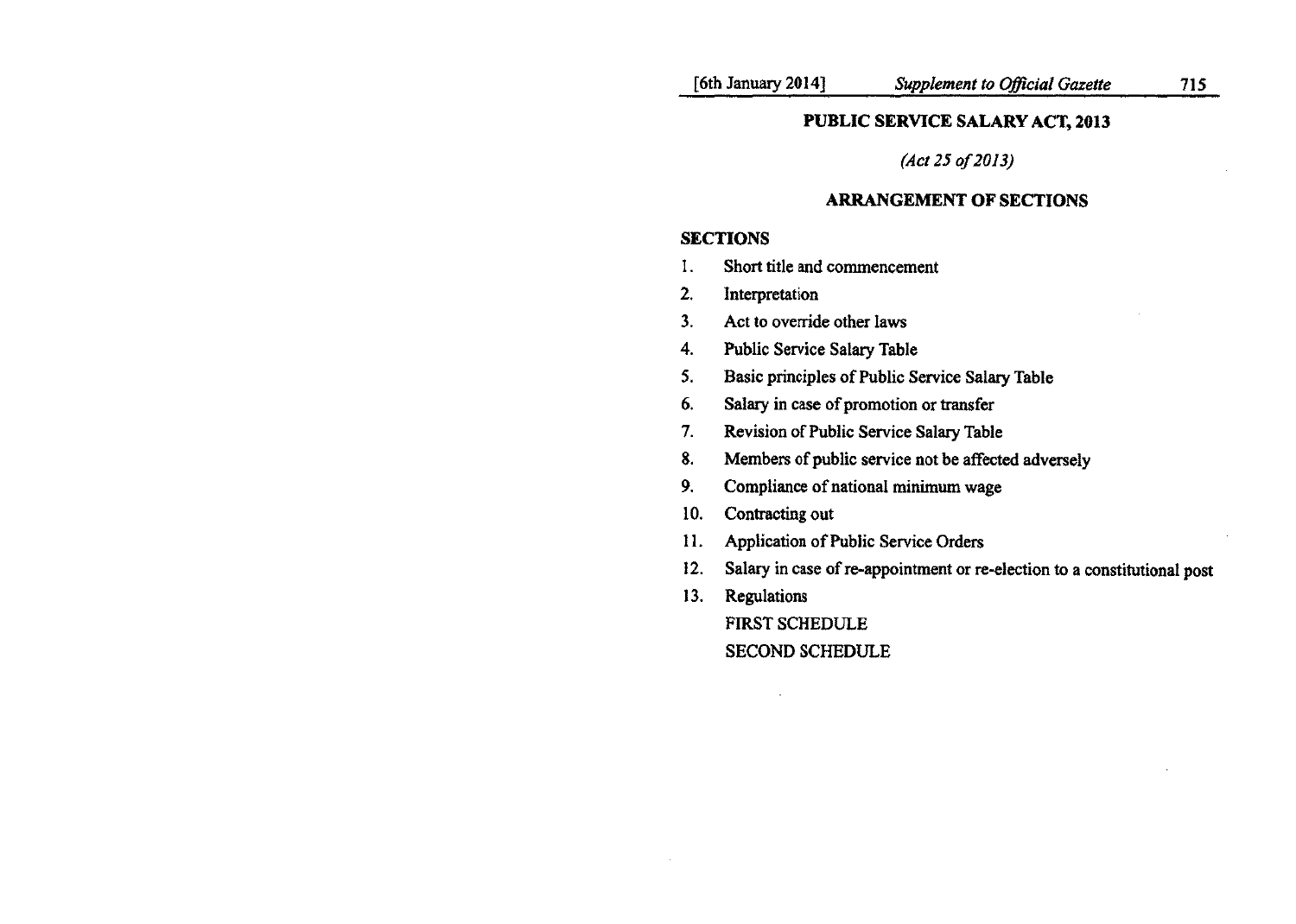

PUBLIC SERVICE SALARY ACT, 2013

*(Act 250/2013)*

*I assent*



 $\sim$ 

 $\frac{3}{2}$ 

J.A. Michel President

*31st December, 2013*

AN ACT to provide for a uniform salary structure for the public service of Seychelles and for matters connected therewith or incidental thereto.

ENACTED by the President and the National Assembly.

1.(1) This Act may be cited as the Public Service Salary Act, 2013.

Short title and commencement

(2) The provisions of this Act in relation to the public service, except for those provided in subsection (3), shall come into operation on the Ist day of April, 2014.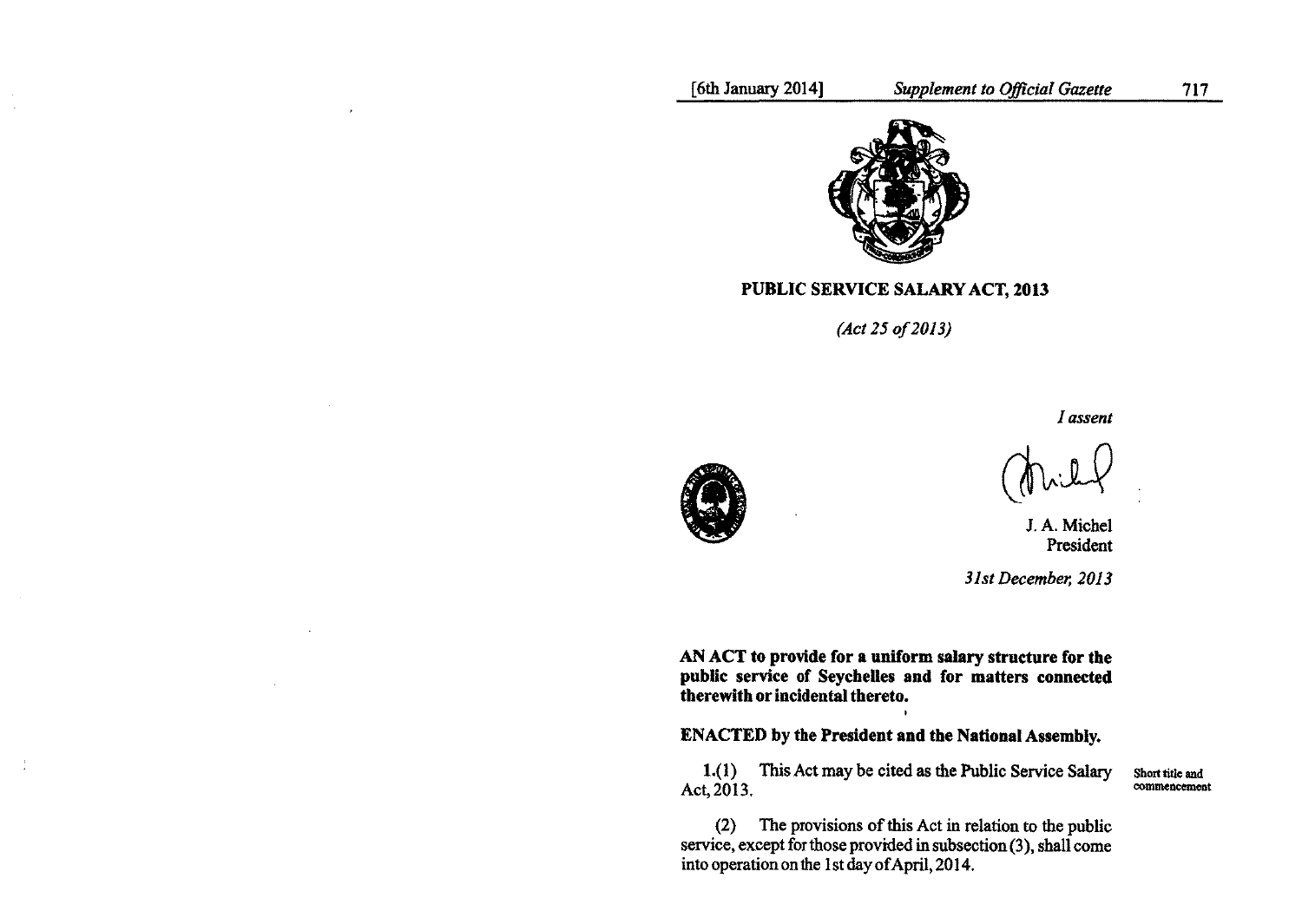(3) The provisions of this Act in relation to the posts specified under the Second Schedule shall come into operation on the 1st day of July. 20 14.

- Interpretation 2. In this Act, unless the context otherwise requires,
	- (a) "Employment Act" means the Employment Act (Cap 69);
	- (b) "Minister" means the Minister responsible
	- $(s)$  "national minimum wage" means the national minimum wage specified by or under
	- by whatevername called. (d) "public service" means employment in the Government of the Republic of Seychelles, whether such employment is in the executive, legislature, judiciary or any other constitutional position or authority carrying out or performing a governmental function but does not include bodies specified in the Schedule to the Public Enterprise Monitoring Commission Act, 2013;
	- approved scheme ofservice. (e) "Public Service Salary Table" means the Public Service Salary Table referred to in
	- (f) "Regulations" means the regulations made
	- (g) "salary band" means a salary band as from salary band-l to salary band-20. specified in the Public Service Salary Table;
	- (h) "Schedule" means a Schedule appended to this Act.

[6th January 2014] *Supplement to Official Gazette* 719

Act to override other laws

other law for the time being in force or in any instrument having effect by virtue of any law other than this Act.

3.(1) The provisions of this Act shall have overriding effect notwithstanding anything inconsistent contained in any

(2) Without prejudice to subsection (1), the provisions of this Act shall be in addition to and in derogation of any other written law for the time being in force.

for public administration;  $\begin{array}{c} 4.1 \end{array}$  There is hereby established, in the First Schedule, a Public Service Salary Table specifying therein the salary structure for the public service of Sevchelles.

Public Service Salary Table

the Employment Act; (2) The salary contained in the Public Service Salary Table does not include any allowance, gratuity or other benefit,

> (3) The salary for a given salary band and step in the Public Service Salary Table is the minimum salary payable under this Act for a post evaluated, or deemed to be evaluated, as commensurate with that band and step in the Table.

(4) The salary enhancement beyond the minimum salary payable may be made from time to time, based on good performance, experience or other factor in accordance with an

section 4; S.(1) The Public Service Salary Table consists of a table . of20 rows and 15columns.

Basic principles of Public Service Salary Table

 $\ddot{\phantom{a}}$ 

under this Act; (2) Each row in the Public Service Salary Table represents a salary band labeled in ascending hierarchical order

> (3) Each column in a salary band shall be known as a step, and 15 steps shall be labeled in progressive order from step 1, the basic salary in each salary band, to step 15, the maximum salary inthat band.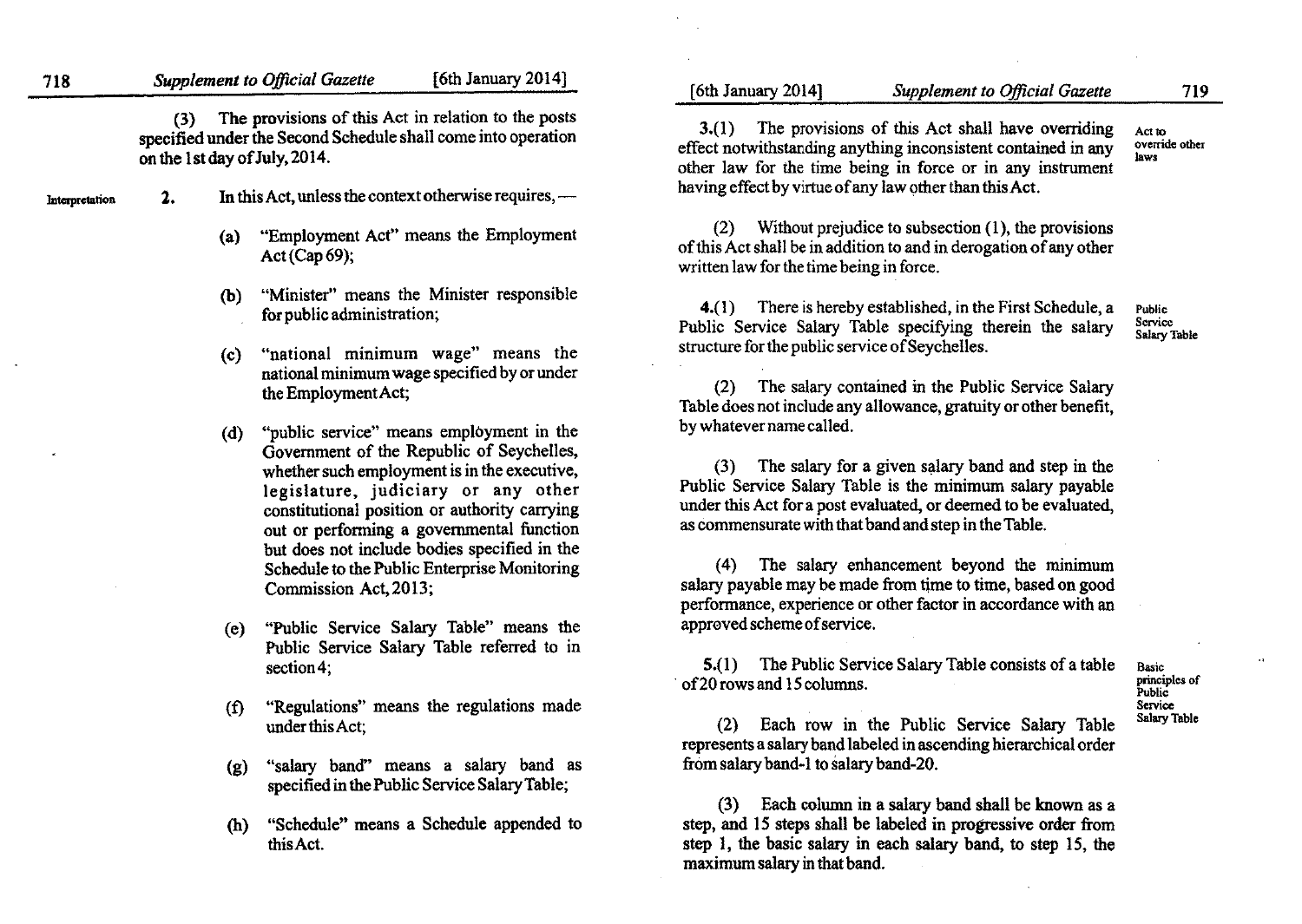(4) The percentage increase of salary from one step to the next step in the salary band shall be uniform.

(5) The salary at step 1 in the salary band-20 shall not exceed 20 times of the corresponding salary at step 1 in the salary band-I.

 $(6)$  The salary bands 1 to 10 shall be used to determine. the basic salary level for positions in the public service, including all positions below the level of chief executive officer and certain other constitutional positions.

(7) The pay levels for the positions referred to in subsection (6), except constitutional posts, shall be determined by formal job evaluation in accordance with the system of job evaluation approved by the Department of Public Administration, from time to time.

(8) The salary bands 11to 16shall be used to determine the salary levels for the chief executive officers and certain other positions in the public service, including constitutional posts specified in Part A ofthe Second Schedule.

(9) The salary bands 17to 20 shall be used to determine the salary levels of persons holding constitutional posts specified under Part B of the Second Schedule.

Salary in case of promotion or transfer

6.( 1) Where a person holding any position in the public service is promoted to a higher position, or transferred to any other position, within the public service, the salary of such person shall, except where it is otherwise provided for by law, be fixed in such manner keeping in view such principles as the Department of Public Administration may, from time to time, determine.

(2) The salary progression of a member of the public service under this Act shall, except where it is otherwise

provided for by law, take effect on and from such date and in such manner as the Department of Public Administration may, from time to time, determine.

7.(1) The salary structure under the Public Service Salary Table shall be revised at least once in every 5 years by such person or body as the Minister may, in consultation with the Revision of Public Service Salary Table

(2) The revision of the Public Service Salary Table under this section may, *inter alia*, include-

- (a) the various components of the Public Service Salary Table, including, the salary grades, percentage of progression from one step to another, ratio of the base salary, levels of salary bands and system of job evaluation; and
- (b) such other matters which the Minister may consider expedient or appropriate.

(3) .The person or body, as the case may be, referred to in subsection  $(1)$  shall, within such period as the Minister may direct, complete the revision of the Public Service Salary Table and submit recommendations to the Minister.

(4) For the purposes of implementing the recommendations referred to in subsection (3), the Public Service Salary Table contained in the First Schedule may be amended from time to time.

8. Any person employed in, or elected to, the public service of Seychelles, on the coming into operation of the Public Service SalaryTable, shall not be affected adversely and shall continue to enjoy the salary not less favourable than those' enjoyed by them before the coming into operation of the Public Service SalaryTable.

Members of public service **not be affected** adversely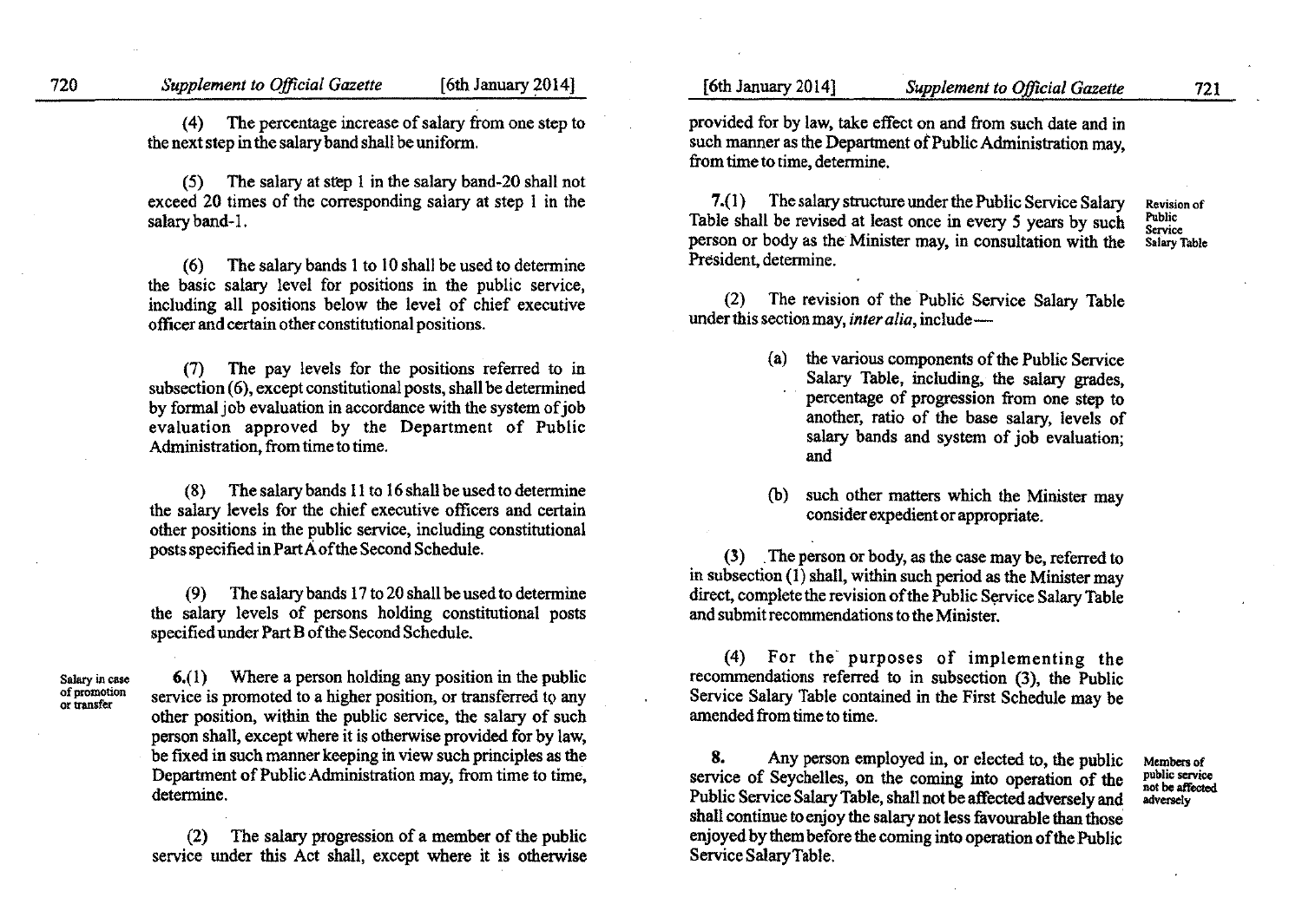| [Sections $2(e)$ and $4(1)$ ]<br>9.<br>The salary contained at step 1 of the salary band-1<br>81,500<br>61.286<br>70,674<br>$46.08^4$<br>30.05<br>22,598<br>9.68<br>$23 - 78$<br>3.14<br>39.96.<br>34.65<br>26.05<br>19,59<br>14.73<br>11,08<br>II, in no case, be less than the national minimum wage<br>cified under the Employment Act.<br>80,729<br>70,035<br>79,767<br>19,410<br>2,518<br><b>30.70</b><br>45,649<br>14.327<br>93.046<br>52,642<br>39,585<br>23.813<br>22,384<br>14,5%<br>12,657<br>10,976<br>10.<br>Any contract or agreement whether made before or<br>Step 13<br>$7 - 966$<br>34,002<br>29.485<br>(4.343)<br>60,132<br>52.144<br>45.217<br>25,569<br>22.172<br>14.458<br>5.428<br>er the commencement of this Act whereby an employed<br>39.211<br>19,27<br>16,673<br>10,872<br>son relinquishes any right conferred by this Act shall not be<br>id or enforceable in any court, in so far as it purports to<br>$\frac{3}{2}$<br>Step 12<br>44.790<br>38.540<br>79.07<br>25.21<br>$\ddot{x}$<br>9.39<br>33,681<br>prive him or her of such right.<br>28,936<br>14,186<br>0.250<br>1.022<br>21.755<br>6,956<br>12.301<br>$+1.5$<br>11.(1) The Public Service Orders, except where it is<br>erwise provided for by law, shall apply to any matter under<br><b>PUBLIC SERVICE SALARY TABLE</b><br>$n_{\mathcal{D}}$<br>58.44<br>50,679<br>28.657<br>21,549<br>6,890<br>67.394<br>43,947<br>24.850<br>14.052<br>12.185<br>9(16)<br>38.109<br>18,687<br>s Act in so far as such Orders are consistent with this Act and<br>case of any inconsistency contained therein, the provisions<br>this Act shall prevail.<br>50,199<br>37,748<br>32.74<br>78,786<br>18,110<br>66,757<br>57,889<br>(4.01)<br>21,345<br>13.919<br>12,070<br>9,076<br>10,467<br>6,825<br>43,531<br>1.571<br>16,051<br><b>FIRST SCHEDULE</b><br>(2) The Department of Public Administration may,<br>76,255<br>21,143<br>57,342<br>43,119<br>$\frac{12.425}{2}$<br>28,117<br>2,990<br>66,126<br>49,725<br>37,392<br>24.382<br>18,335<br>13,787<br>10,368<br>1,796<br>6,760<br>15,899<br>$\frac{356}{256}$<br>m time to time, rescind, supersede or amend the Public<br>rvice Orders referred to in subsection $(1)$ in such manner as it<br>75.54<br>65.500<br>$\frac{105}{201}$<br>56,800<br>42.712<br>37,038<br>32,118<br>24.152<br>ä.<br>Step 7<br>27851<br>8.905<br>15,749<br>6,697<br>y consider appropriate.<br>$\mathcal{L}_{\mathcal{M}}(\mathbb{R}^d)$<br>48.780<br>77,588<br>11,814<br>13.528<br>42.308<br>20,745<br>17,990<br>15,600<br>6,633<br>$\mathbb{E}^{11}$<br>8,821<br>12.<br>Where there is a discontinuation in office by a<br>rson holding any post specified in the Second Schedule,<br>erwise than by being removed from office in pursuant to the<br>48,127<br>27,327<br>20,549<br>17.819<br>55.730<br>41,998<br>31.513<br>8,738<br>36.341<br>15.452<br>13.400<br>0.076<br>$rac{36}{5}$<br>23.647<br>571<br>institution, and the person is re-appointed or re-elected to<br>y constitutional post, the aggregate number of years for<br>47.870<br>$\frac{31215}{212}$<br>27,069<br>$\frac{1}{2}$<br>8.655<br>63.6n0<br>35,997<br>23.47.<br>20.355<br>15,306<br>13,272<br>55.202<br>17,651<br>7,00<br>6,508<br>41,511<br>9,981<br>ich the person had held office in the constitutional post prior<br>such discontinuation shall be taken into consideration while<br>47,418<br>41,119<br>30,920<br>26,813<br>63,058<br>35,657<br>20,162<br>termining the salary of that person.<br>17,484<br>15,162<br>13,147<br>3.573<br>14.4<br>4,681<br>6,447<br>23,251<br>The Minister may, in consultation with the<br>13.<br>$\frac{3.319}{2}$<br>26.559<br>$\frac{13}{2}$<br>46.969<br>40,730<br>30,628<br>8,492<br>34,164<br>6,386<br>19.972<br>15,018<br>13,023<br>$rac{16}{2}$<br>23,091<br>esident, make regulations, consistent with this Act, for all<br>atters which by or under this Act are required or necessary to<br>71.348<br>46,525<br>30.338<br>82.278<br>10,345<br>34,88<br>26,308<br>22,813<br>19,783<br>17,155<br>14,576<br>12,900<br>53.652<br>9,700<br>$\frac{8.412}{2}$<br>1.34<br>6,325<br>61,871<br>provided for in giving effect to the provisions of this Act. | upplement to Official Gazette<br>[6th January 2014] | [6th January 2014]<br>Supplement to Official Gazette                                                                                                                                                                                                                      | 723 |  |
|---------------------------------------------------------------------------------------------------------------------------------------------------------------------------------------------------------------------------------------------------------------------------------------------------------------------------------------------------------------------------------------------------------------------------------------------------------------------------------------------------------------------------------------------------------------------------------------------------------------------------------------------------------------------------------------------------------------------------------------------------------------------------------------------------------------------------------------------------------------------------------------------------------------------------------------------------------------------------------------------------------------------------------------------------------------------------------------------------------------------------------------------------------------------------------------------------------------------------------------------------------------------------------------------------------------------------------------------------------------------------------------------------------------------------------------------------------------------------------------------------------------------------------------------------------------------------------------------------------------------------------------------------------------------------------------------------------------------------------------------------------------------------------------------------------------------------------------------------------------------------------------------------------------------------------------------------------------------------------------------------------------------------------------------------------------------------------------------------------------------------------------------------------------------------------------------------------------------------------------------------------------------------------------------------------------------------------------------------------------------------------------------------------------------------------------------------------------------------------------------------------------------------------------------------------------------------------------------------------------------------------------------------------------------------------------------------------------------------------------------------------------------------------------------------------------------------------------------------------------------------------------------------------------------------------------------------------------------------------------------------------------------------------------------------------------------------------------------------------------------------------------------------------------------------------------------------------------------------------------------------------------------------------------------------------------------------------------------------------------------------------------------------------------------------------------------------------------------------------------------------------------------------------------------------------------------------------------------------------------------------------------------------------------------------------------------------------------------------------------------------------------------------------------------------------------------------------------------------------------------------------------------------------------------------------------------------------------------------------------------------------------------------------------------------------------------------------------------------------------------------------------------------------------------------------------------|-----------------------------------------------------|---------------------------------------------------------------------------------------------------------------------------------------------------------------------------------------------------------------------------------------------------------------------------|-----|--|
|                                                                                                                                                                                                                                                                                                                                                                                                                                                                                                                                                                                                                                                                                                                                                                                                                                                                                                                                                                                                                                                                                                                                                                                                                                                                                                                                                                                                                                                                                                                                                                                                                                                                                                                                                                                                                                                                                                                                                                                                                                                                                                                                                                                                                                                                                                                                                                                                                                                                                                                                                                                                                                                                                                                                                                                                                                                                                                                                                                                                                                                                                                                                                                                                                                                                                                                                                                                                                                                                                                                                                                                                                                                                                                                                                                                                                                                                                                                                                                                                                                                                                                                                                                                             |                                                     |                                                                                                                                                                                                                                                                           |     |  |
|                                                                                                                                                                                                                                                                                                                                                                                                                                                                                                                                                                                                                                                                                                                                                                                                                                                                                                                                                                                                                                                                                                                                                                                                                                                                                                                                                                                                                                                                                                                                                                                                                                                                                                                                                                                                                                                                                                                                                                                                                                                                                                                                                                                                                                                                                                                                                                                                                                                                                                                                                                                                                                                                                                                                                                                                                                                                                                                                                                                                                                                                                                                                                                                                                                                                                                                                                                                                                                                                                                                                                                                                                                                                                                                                                                                                                                                                                                                                                                                                                                                                                                                                                                                             |                                                     |                                                                                                                                                                                                                                                                           |     |  |
|                                                                                                                                                                                                                                                                                                                                                                                                                                                                                                                                                                                                                                                                                                                                                                                                                                                                                                                                                                                                                                                                                                                                                                                                                                                                                                                                                                                                                                                                                                                                                                                                                                                                                                                                                                                                                                                                                                                                                                                                                                                                                                                                                                                                                                                                                                                                                                                                                                                                                                                                                                                                                                                                                                                                                                                                                                                                                                                                                                                                                                                                                                                                                                                                                                                                                                                                                                                                                                                                                                                                                                                                                                                                                                                                                                                                                                                                                                                                                                                                                                                                                                                                                                                             |                                                     |                                                                                                                                                                                                                                                                           |     |  |
|                                                                                                                                                                                                                                                                                                                                                                                                                                                                                                                                                                                                                                                                                                                                                                                                                                                                                                                                                                                                                                                                                                                                                                                                                                                                                                                                                                                                                                                                                                                                                                                                                                                                                                                                                                                                                                                                                                                                                                                                                                                                                                                                                                                                                                                                                                                                                                                                                                                                                                                                                                                                                                                                                                                                                                                                                                                                                                                                                                                                                                                                                                                                                                                                                                                                                                                                                                                                                                                                                                                                                                                                                                                                                                                                                                                                                                                                                                                                                                                                                                                                                                                                                                                             |                                                     |                                                                                                                                                                                                                                                                           |     |  |
|                                                                                                                                                                                                                                                                                                                                                                                                                                                                                                                                                                                                                                                                                                                                                                                                                                                                                                                                                                                                                                                                                                                                                                                                                                                                                                                                                                                                                                                                                                                                                                                                                                                                                                                                                                                                                                                                                                                                                                                                                                                                                                                                                                                                                                                                                                                                                                                                                                                                                                                                                                                                                                                                                                                                                                                                                                                                                                                                                                                                                                                                                                                                                                                                                                                                                                                                                                                                                                                                                                                                                                                                                                                                                                                                                                                                                                                                                                                                                                                                                                                                                                                                                                                             |                                                     |                                                                                                                                                                                                                                                                           |     |  |
|                                                                                                                                                                                                                                                                                                                                                                                                                                                                                                                                                                                                                                                                                                                                                                                                                                                                                                                                                                                                                                                                                                                                                                                                                                                                                                                                                                                                                                                                                                                                                                                                                                                                                                                                                                                                                                                                                                                                                                                                                                                                                                                                                                                                                                                                                                                                                                                                                                                                                                                                                                                                                                                                                                                                                                                                                                                                                                                                                                                                                                                                                                                                                                                                                                                                                                                                                                                                                                                                                                                                                                                                                                                                                                                                                                                                                                                                                                                                                                                                                                                                                                                                                                                             |                                                     |                                                                                                                                                                                                                                                                           |     |  |
|                                                                                                                                                                                                                                                                                                                                                                                                                                                                                                                                                                                                                                                                                                                                                                                                                                                                                                                                                                                                                                                                                                                                                                                                                                                                                                                                                                                                                                                                                                                                                                                                                                                                                                                                                                                                                                                                                                                                                                                                                                                                                                                                                                                                                                                                                                                                                                                                                                                                                                                                                                                                                                                                                                                                                                                                                                                                                                                                                                                                                                                                                                                                                                                                                                                                                                                                                                                                                                                                                                                                                                                                                                                                                                                                                                                                                                                                                                                                                                                                                                                                                                                                                                                             |                                                     |                                                                                                                                                                                                                                                                           |     |  |
|                                                                                                                                                                                                                                                                                                                                                                                                                                                                                                                                                                                                                                                                                                                                                                                                                                                                                                                                                                                                                                                                                                                                                                                                                                                                                                                                                                                                                                                                                                                                                                                                                                                                                                                                                                                                                                                                                                                                                                                                                                                                                                                                                                                                                                                                                                                                                                                                                                                                                                                                                                                                                                                                                                                                                                                                                                                                                                                                                                                                                                                                                                                                                                                                                                                                                                                                                                                                                                                                                                                                                                                                                                                                                                                                                                                                                                                                                                                                                                                                                                                                                                                                                                                             |                                                     |                                                                                                                                                                                                                                                                           |     |  |
|                                                                                                                                                                                                                                                                                                                                                                                                                                                                                                                                                                                                                                                                                                                                                                                                                                                                                                                                                                                                                                                                                                                                                                                                                                                                                                                                                                                                                                                                                                                                                                                                                                                                                                                                                                                                                                                                                                                                                                                                                                                                                                                                                                                                                                                                                                                                                                                                                                                                                                                                                                                                                                                                                                                                                                                                                                                                                                                                                                                                                                                                                                                                                                                                                                                                                                                                                                                                                                                                                                                                                                                                                                                                                                                                                                                                                                                                                                                                                                                                                                                                                                                                                                                             |                                                     |                                                                                                                                                                                                                                                                           |     |  |
|                                                                                                                                                                                                                                                                                                                                                                                                                                                                                                                                                                                                                                                                                                                                                                                                                                                                                                                                                                                                                                                                                                                                                                                                                                                                                                                                                                                                                                                                                                                                                                                                                                                                                                                                                                                                                                                                                                                                                                                                                                                                                                                                                                                                                                                                                                                                                                                                                                                                                                                                                                                                                                                                                                                                                                                                                                                                                                                                                                                                                                                                                                                                                                                                                                                                                                                                                                                                                                                                                                                                                                                                                                                                                                                                                                                                                                                                                                                                                                                                                                                                                                                                                                                             |                                                     |                                                                                                                                                                                                                                                                           |     |  |
|                                                                                                                                                                                                                                                                                                                                                                                                                                                                                                                                                                                                                                                                                                                                                                                                                                                                                                                                                                                                                                                                                                                                                                                                                                                                                                                                                                                                                                                                                                                                                                                                                                                                                                                                                                                                                                                                                                                                                                                                                                                                                                                                                                                                                                                                                                                                                                                                                                                                                                                                                                                                                                                                                                                                                                                                                                                                                                                                                                                                                                                                                                                                                                                                                                                                                                                                                                                                                                                                                                                                                                                                                                                                                                                                                                                                                                                                                                                                                                                                                                                                                                                                                                                             |                                                     |                                                                                                                                                                                                                                                                           |     |  |
|                                                                                                                                                                                                                                                                                                                                                                                                                                                                                                                                                                                                                                                                                                                                                                                                                                                                                                                                                                                                                                                                                                                                                                                                                                                                                                                                                                                                                                                                                                                                                                                                                                                                                                                                                                                                                                                                                                                                                                                                                                                                                                                                                                                                                                                                                                                                                                                                                                                                                                                                                                                                                                                                                                                                                                                                                                                                                                                                                                                                                                                                                                                                                                                                                                                                                                                                                                                                                                                                                                                                                                                                                                                                                                                                                                                                                                                                                                                                                                                                                                                                                                                                                                                             |                                                     |                                                                                                                                                                                                                                                                           |     |  |
|                                                                                                                                                                                                                                                                                                                                                                                                                                                                                                                                                                                                                                                                                                                                                                                                                                                                                                                                                                                                                                                                                                                                                                                                                                                                                                                                                                                                                                                                                                                                                                                                                                                                                                                                                                                                                                                                                                                                                                                                                                                                                                                                                                                                                                                                                                                                                                                                                                                                                                                                                                                                                                                                                                                                                                                                                                                                                                                                                                                                                                                                                                                                                                                                                                                                                                                                                                                                                                                                                                                                                                                                                                                                                                                                                                                                                                                                                                                                                                                                                                                                                                                                                                                             |                                                     |                                                                                                                                                                                                                                                                           |     |  |
|                                                                                                                                                                                                                                                                                                                                                                                                                                                                                                                                                                                                                                                                                                                                                                                                                                                                                                                                                                                                                                                                                                                                                                                                                                                                                                                                                                                                                                                                                                                                                                                                                                                                                                                                                                                                                                                                                                                                                                                                                                                                                                                                                                                                                                                                                                                                                                                                                                                                                                                                                                                                                                                                                                                                                                                                                                                                                                                                                                                                                                                                                                                                                                                                                                                                                                                                                                                                                                                                                                                                                                                                                                                                                                                                                                                                                                                                                                                                                                                                                                                                                                                                                                                             |                                                     |                                                                                                                                                                                                                                                                           |     |  |
|                                                                                                                                                                                                                                                                                                                                                                                                                                                                                                                                                                                                                                                                                                                                                                                                                                                                                                                                                                                                                                                                                                                                                                                                                                                                                                                                                                                                                                                                                                                                                                                                                                                                                                                                                                                                                                                                                                                                                                                                                                                                                                                                                                                                                                                                                                                                                                                                                                                                                                                                                                                                                                                                                                                                                                                                                                                                                                                                                                                                                                                                                                                                                                                                                                                                                                                                                                                                                                                                                                                                                                                                                                                                                                                                                                                                                                                                                                                                                                                                                                                                                                                                                                                             |                                                     |                                                                                                                                                                                                                                                                           |     |  |
|                                                                                                                                                                                                                                                                                                                                                                                                                                                                                                                                                                                                                                                                                                                                                                                                                                                                                                                                                                                                                                                                                                                                                                                                                                                                                                                                                                                                                                                                                                                                                                                                                                                                                                                                                                                                                                                                                                                                                                                                                                                                                                                                                                                                                                                                                                                                                                                                                                                                                                                                                                                                                                                                                                                                                                                                                                                                                                                                                                                                                                                                                                                                                                                                                                                                                                                                                                                                                                                                                                                                                                                                                                                                                                                                                                                                                                                                                                                                                                                                                                                                                                                                                                                             |                                                     | Band 19<br>Band 16<br>Band 14<br>Band 12<br>Band 17<br><b>Band 15</b><br>Band 13<br>Band 10<br>Bard 11<br>Band 9<br><b>Band &amp;</b><br>Bard 2<br>Band <sup>7</sup><br><b>Band 6</b><br>Band <sub>5</sub><br>Band 4<br>$rac{1}{2}$<br>POST<br><b>Band</b><br><b>Band</b> |     |  |

Contracting out

722 **Supplement** to Official

 $\ddot{\phantom{1}}$ 

Compliance of national minimum wage shall, in no specified u

> after the c person relin  $\alpha$ valid or en deprive hin

Application of Public Service Order

 $11.(1)$ otherwise this Act in in case of of this Act

(2) The Department of Public Administration may, from time Service Or may consid

Salary in case<br>of reappointme or re-electio toa constitutional post

12. Where there is a discontinuation in office by a person hol otherwise Constitution any consti which the to such dis determinin

Regulations

13. The Minister may, in consultation with the President, matters wh be provide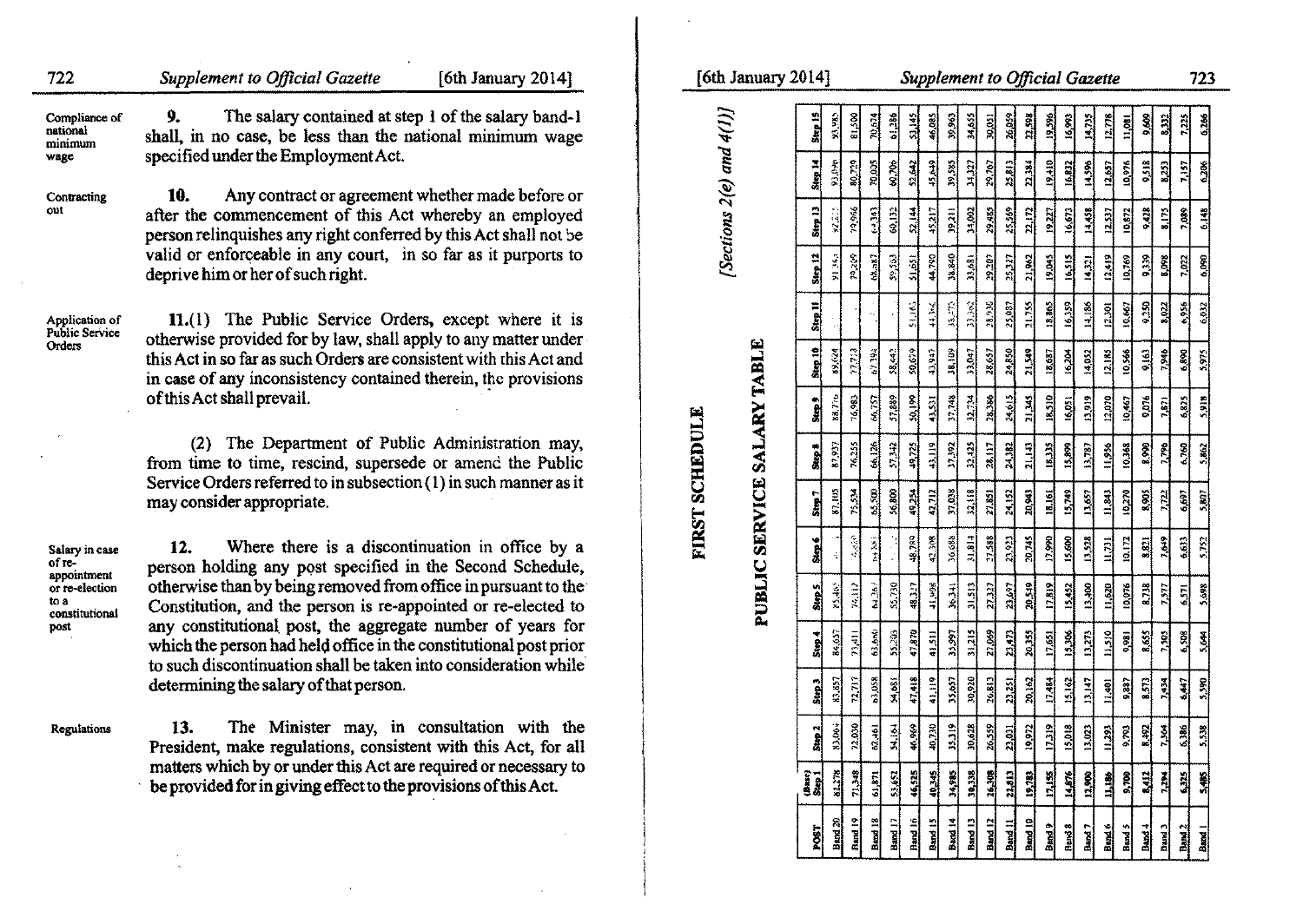# FIRST SCHEDULE

*[Sections 2(e) and 4(1)1*

# PUBLIC SERVICE SALARY TABLE

| <b>POST</b>   | (Base)<br>Step 1 | Step 2     | Step 3 | Step 4 | Step 5 | Step 6 | Step 7 | Step 8 | Step 9 | Step 10   | Step 11 | Step 12 | Step 13 | Step 14 | Step 15 |
|---------------|------------------|------------|--------|--------|--------|--------|--------|--------|--------|-----------|---------|---------|---------|---------|---------|
| Band 20       | 82.278           | 83.064     | 83.857 | 84.657 | 85,465 | 86281  | 87,105 | 87,937 | 88,776 | 89,624    | 90471   | 91,343  | 92.215  | 93.096  | 93.985  |
| Band 19       | 71.348           | 72,030     | 72,717 | 73.411 | 74,112 | ZN 120 | 75,534 | 76,255 | 76,983 | 77,718    | 78460   | 79,209  | 79,966  | 80.729  | 81.500  |
| Band 18       | 61,871           | $62, -161$ | 03.058 | 63.660 | 64,261 | 64881  | 65.500 | 66.126 | 66,757 | $67.39 -$ | 68038   | 68,687  | 64,343  | 70.005  | 70.674  |
| Band 17       | 53,652           | 54.164     | 54,681 | 55,203 | 55,730 | 56262  | 56,800 | 57.342 | 57.889 | 58,442    | 51000   | 59,563  | 60,132  | 60,706  | 61,286  |
| Band 16       | 46,525           | 46,969     | 47,418 | 47.870 | 48,327 | 48.789 | 49,254 | 49,725 | 50,199 | 50.679    | 51,163  | 51,651  | 52,144  | 52.642  | 53.145  |
| Band 15       | 40.345           | 40.730     | 41.119 | 41,511 | 41.908 | 42,308 | 42.712 | 43.119 | 43,531 | 43,947    | 44.366  | 44.790  | 45,217  | 45,649  | 46.085  |
| Band 14       | 34,985           | 35.319     | 35.657 | 35,997 | 36,341 | 36.688 | 37.038 | 37,392 | 37.748 | 38.109    | 38.473  | 38.840  | 39,211  | 39.585  | 39.963  |
| Band 13       | 30.338           | 30.628     | 30.920 | 31,215 | 31.513 | 31,814 | 32,118 | 32,425 | 32.734 | 33,047    | 33,362  | 33,681  | 34,002  | 34,327  | 34,655  |
| Band 12       | 26,308           | 26,559     | 26,813 | 27.069 | 27,327 | 27.588 | 27,851 | 28,117 | 28,386 | 28.657    | 28.930  | 29,207  | 29,485  | 29,767  | 30.051  |
| Band 11       | 22,813           | 23,031     | 23,251 | 23,473 | 23,697 | 23,923 | 24.152 | 24.382 | 24,615 | 24,850    | 25.087  | 25,327  | 25,569  | 25,813  | 26.059  |
| Band 10       | 19,783           | 19.972     | 20,162 | 20.355 | 20.549 | 20,745 | 20.943 | 21,143 | 21,345 | 21,549    | 21.755  | 21.962  | 22,172  | 22,384  | 22,598  |
| Band 9        | 17.155           | 17,319     | 17,484 | 17,651 | 17,819 | 17,990 | 18,161 | 18,335 | 18,510 | 18,687    | 18.865  | 19,045  | 19,227  | 19,410  | 19,596  |
| <b>Band 8</b> | 14,876           | 15,018     | 15,162 | 15.306 | 15,452 | 15,600 | 15.749 | 15,899 | 16,051 | 16,204    | 16.359  | 16,515  | 16,673  | 16,832  | 16,993  |
| Band 7        | 12.900           | 13.023     | 13.147 | 13.273 | 13,400 | 13,528 | 13.657 | 13,787 | 13,919 | 14.052    | 14.186  | 14.321  | 14,458  | 14,596  | 14.735  |
| Band 6        | 11,186           | 11.293     | 11.401 | 11,510 | 11,620 | 11,731 | 11.843 | 11,956 | 12.070 | 12,185    | 12.301  | 12,419  | 12,537  | 12.657  | 12.778  |
| Band 5        | 9,700            | 9,793      | 9,887  | 9,981  | 10,076 | 10.172 | 10,270 | 10,368 | 10,467 | 10,566    | 10.667  | 10,769  | 10,872  | 10.976  | 11.081  |
| Band 4        | 8,412            | 8,492      | 8,573  | 8,655  | 8,738  | 8.821  | 8905   | 8,990  | 9,076  | 9.163     | 9.250   | 9.339   | 9,428   | 9,518   | 9.609   |
| Band 3        | 7,294            | 7,364      | 7,434  | 7,505  | 7,577  | 7,649  | 7.722  | 7,796  | 7,871  | 7.946     | 8.022   | 8,098   | 8,175   | 8,253   | 8,332   |
| <b>Band 2</b> | 6.325            | 6.386      | 6,447  | 6.508  | 6,571  | 6,633  | 6.697  | 6,760  | 6,825  | 6,890     | 6,956   | 7,022   | 7,089   | 7.157   | 7.225   |
| Band 1        | 5,485            | 5,538      | 5,590  | 5,644  | 5,698  | 5,752  | 5,807  | 5,862  | 5,918  | 5,975     | 6,032   | 6,090   | 6,148   | 6,206   | 6,266   |

723